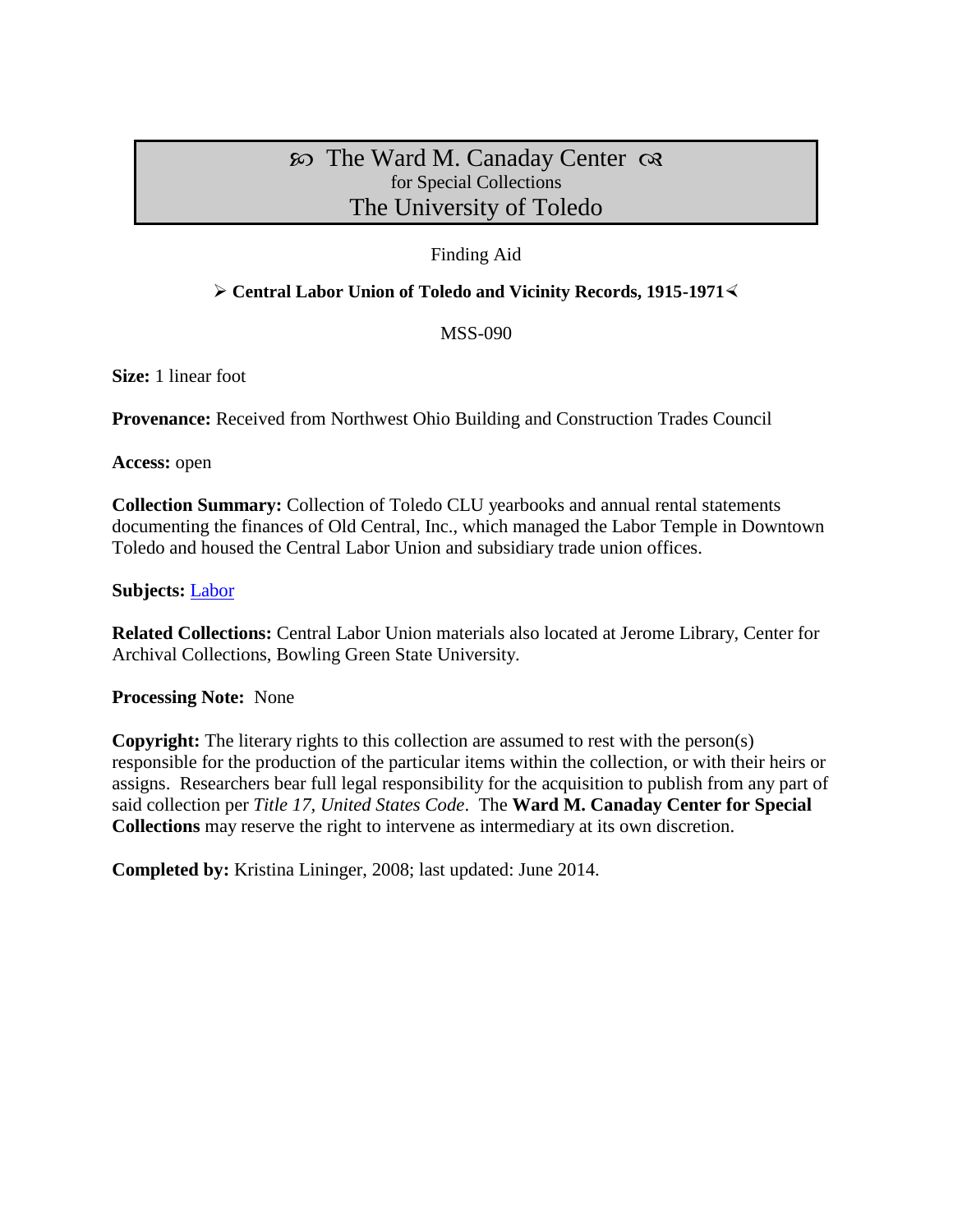#### **Historical Sketch**

The origins of the Central Labor Union can be traced to 1879, when a group of separate trade unions met to form the Trade and Labor Council of Toledo and Vicinity. The council was reorganized as the Central Labor Union in 1881, and became a charter member of the national organization in 1892. The CLU sought to organize all labor; they promoted anti-child labor legislation, an eight-hour workday, fair wages, prison labor reform, compulsory education, and equal pay for equal work for both sexes. In 1955, it merged with the Congress of Industrial Organizations (AFL-CIO). Today the CLU remains active as the Toledo AFL-CIO.

#### **Scope and Content**

The collection consists primarily of Toledo CLU yearbooks, (1915-1919, 1945, 1952, 1956- 1957) and annual rental statements that document the finances of Old Central, Inc., the management company of Labor Temple located in downtown Toledo that housed the Central Labor Union and subsidiary trade union offices. Some of the material reflects the involvement of the Toledo Building Trades Council, which generated the records, including minutes (1915, 1920) and correspondence. Also in the collection is AFL-CIO Toledo constitution and bylaws and documentation (ca. 1956-58) stemming from the Central Union's merger with that organization and rental statements (1938-1952).